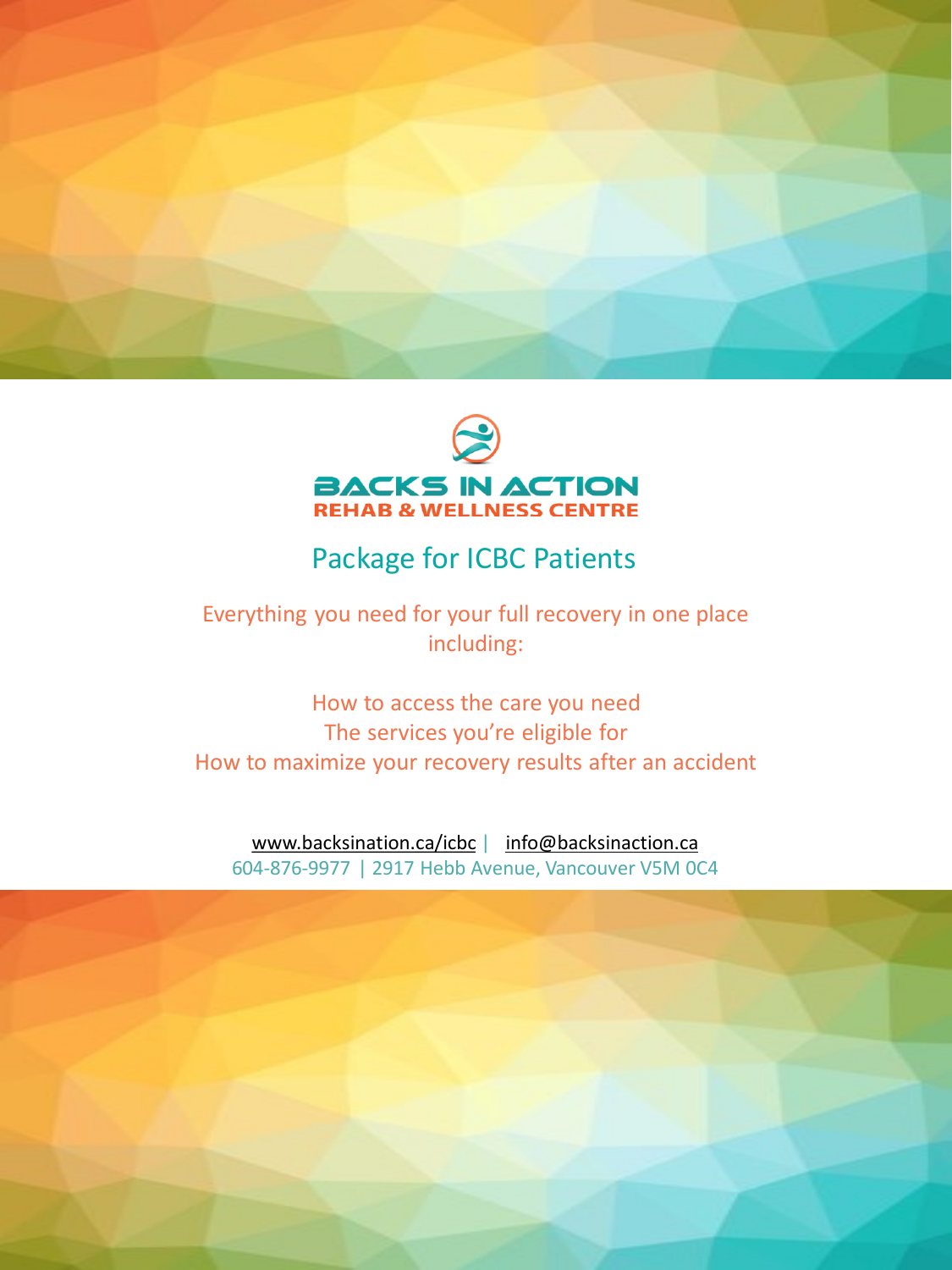

## **Recovering From A Car Accident? A Care Plan With You in Mind**

Did you know you have immediate access to:

- *Physiotherapy*
- *Chiropractic Care*
- *Kinesiology and Active Rehab*
- *Acupuncture*
- *Massage Therapy*
- *Counselling Services*

for up to 12 weeks after the car accident without the need for a doctor's note?

Each person and each injury differs. So why shouldn't the care you receive also be customized?

At Backs in Action we work with you to understand and reach your goals. Each appointment provides customized 1-on-1 care with a member of our integrated multidisciplinary team. We have one goal – to get you better.

## **Why Multidisciplinary Care Makes a Difference**

With access to multiple experts on your care plan, you may:

See quicker recovery with longer lasting results Prevent disease and chronic pain Minimize scar tissue formation Return to your daily activities sooner Prevent future injuries or re-injury Strengthen muscles and improve posture Increase flexibility and range of motion Learn proper exercises and feel stronger Gain a better sense of overall mental and physical wellbeing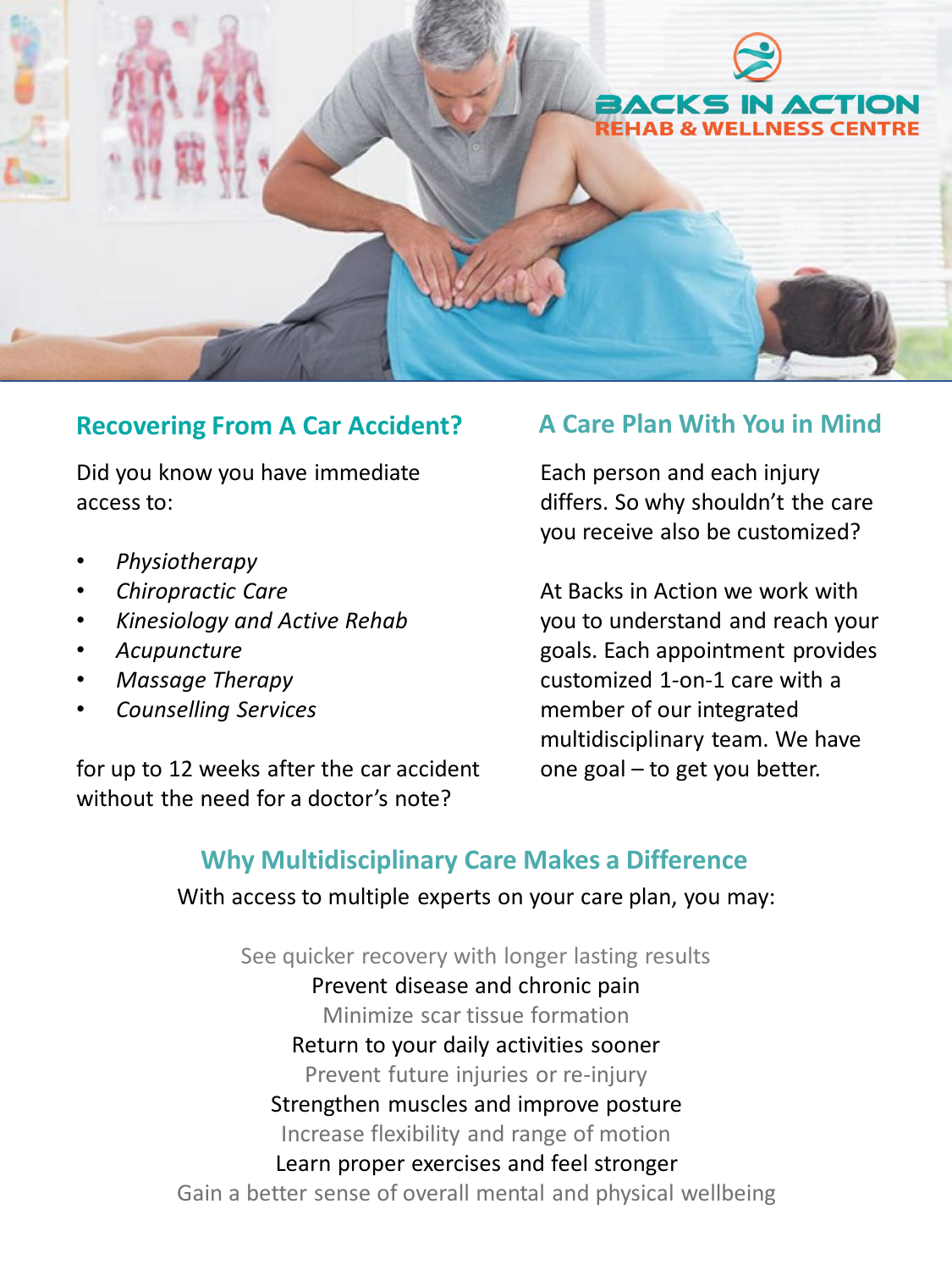

## What Services You Have Access To

As part of its recovery and treatment plan, ICBC gives you access to these services and treatments simultaneously. All of them are conveniently available at Backs in Action.

| <b>Service</b>                                              | # of Treatments Facilitated<br>by ICBC | <b>Patient's User Fee</b>                                                  |
|-------------------------------------------------------------|----------------------------------------|----------------------------------------------------------------------------|
| Physiotherapy<br>$(30 \text{ mins})$                        | Up to $25$                             | \$0 Initial<br>\$5 Subsequents                                             |
| <b>Chiropractic Care</b><br>$(15 \text{ mins})$             | Up to $25$                             | \$0 Initial<br>\$5 Subsequents                                             |
| Kinesiology and Active<br>Rehab<br>$(45 \text{ mins})$      | Up to $12$                             | \$0 Initial<br>\$10 Subsequents                                            |
| Acupuncture<br>$(40 \text{ mins})$                          | Up to $12$                             | \$0 Initial<br>\$0 Subsequents                                             |
| <b>Registered Massage</b><br><b>Therapy</b><br>(30-60 mins) | Up to $12$                             | \$0 Initial<br>\$0-36 Subsequents<br>Fee depends on length of<br>treatment |
| Counselling<br>$(50 \text{ mins})$                          | Up to $12$                             | \$0 Initial<br>\$0 Subsequents                                             |

## Why Is There A User Fee?

The user fee is the difference between what ICBC pays the clinic and the cost of the treatment. Many insurance plans will cover user fees.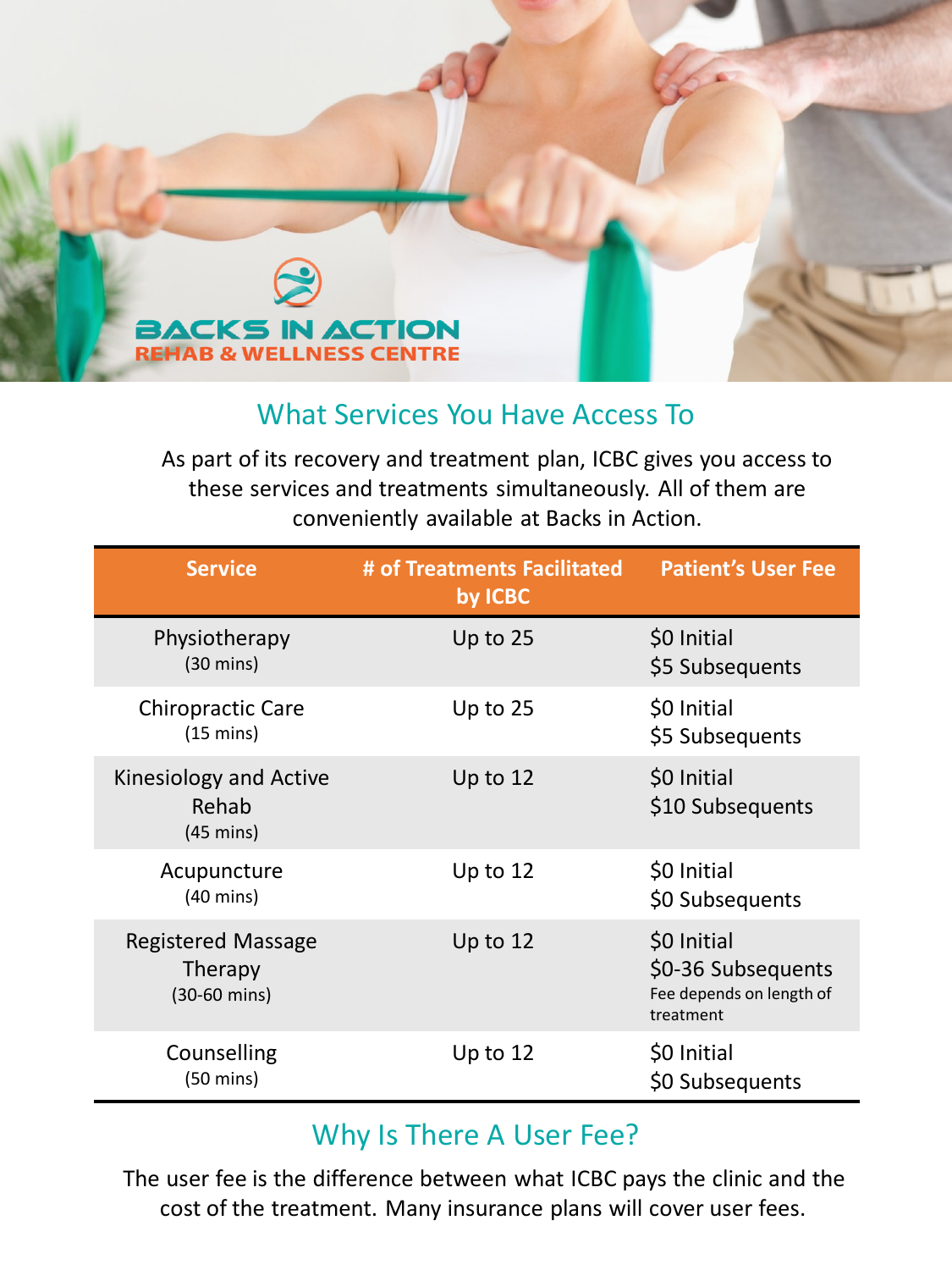

# How Different Disciplines Help Your Body Heal

**Chiropractic Care** directly influences the restoration of your motion. When your motion is restored, function is also restored and tension is released off the nerves.

**Physiotherapy** helps to decrease pain and improve function by recognizing and treating muscle imbalances brought on by the motor vehicle accident.

**Kinesiology and Active Rehab** build upon your physiotherapy care, building your strength and getting you moving, counteracting all the damage and stasis created by sitting for most of the day.

**Acupuncture** helps to optimize the body's healing and energy systems, relieve stress and reactivates blockages that are pooling in parts of your body.

**Massage** provides relief to tired and tense muscles, activates our body's responses to touch and lowers the pain we're feeling.

**Counseling** helps the mind to cope with trauma, stress and anxiety and provides tools for dealing with future events.

If you have questions or concerns, please feel free to book a complimentary consult with any of our therapists. If you're not sure what might be the right combination of care, feel free to ask any of our knowledgeable front desk team or therapists.